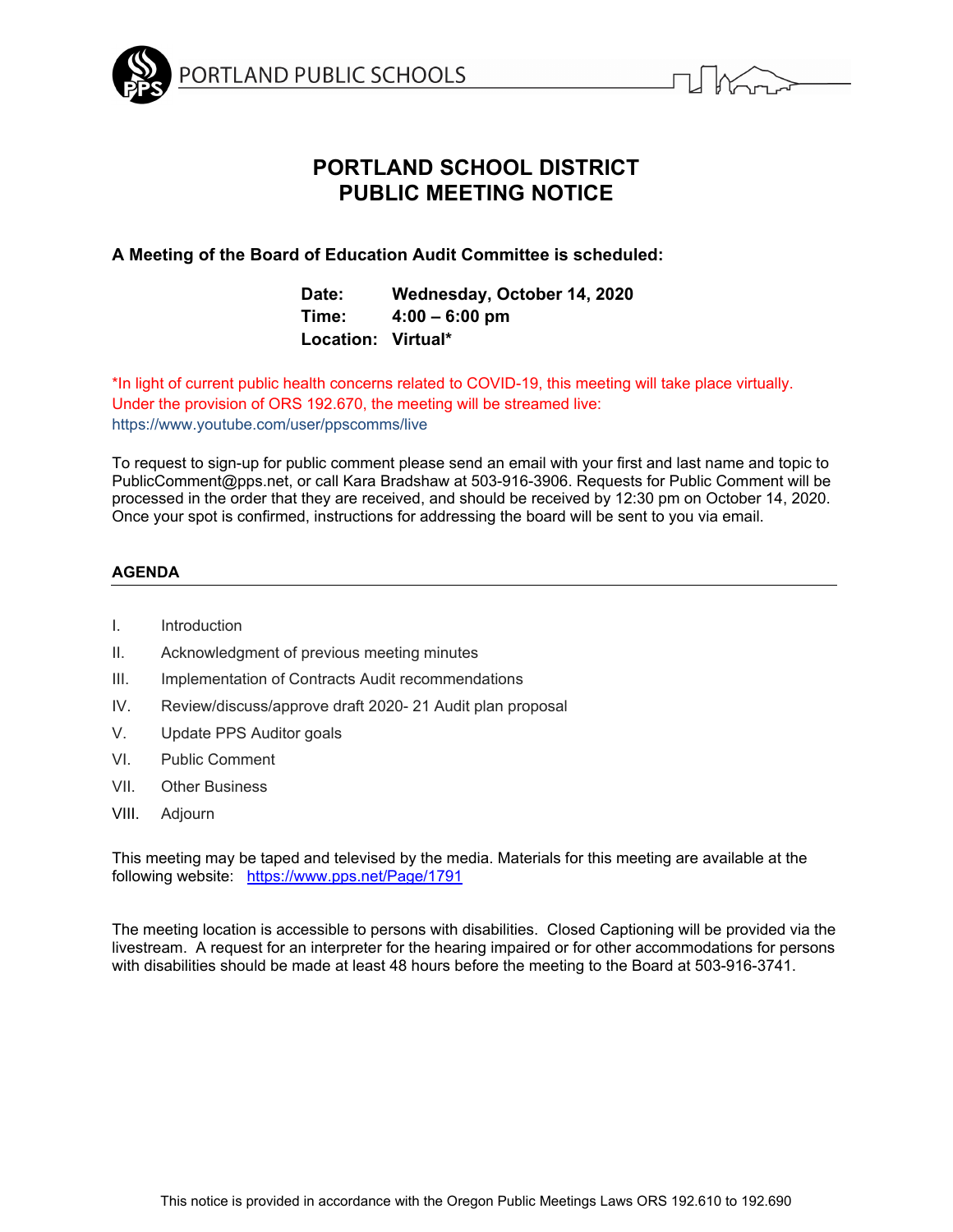### **Interpretation & Translation Services - (503) 916-3427**

#### **Chinese**

#### 學校翻譯委會

這通告有關波特蘭公立學校教育委員會.若閣下需要有關議會資料內容翻譯或通譯. 請聯略以下的語言聯略人員:

#### **Russian**

*Это сообщение для проведения открытых совещаний Руководящего Совета Портленского государственного школьного округа. Если вам нужно, чтобы эта информация была переведена на ваш родной язык или вы хотите пригласить переводчика на это совещание, пожалуйста, позвоните:* 

#### **Somali**

*Hadii aad u baahantahay turjubaan, ama in laguu turjubaano waxyaabaha looga hadlaayo kulanka dadweynaha iyo gudiga sare ee iskoolada Portland, fadlan la xariir:* 

#### **Spanish**

Aviso para la reunión pública de la Mesa Directiva del Distrito Escolar de Portland. La reunión se llevará a cabo en un lugar accesible para personas con discapacidad. Las personas que asistirán a esta reunión y necesiten interpretación favor de comunicarse por lo menos con 48 horas de anterioridad a fecha de la reunión, para poder hacer los arreglos necesarios. Personas que desean testificar ante la Mesa Directiva deben apuntarse en la lista para los comentarios públicos antes de que inicie la reunión.

#### **Vietnamese**

## *Lời Phủ Nhận Của Ban Ðiều Hành Giáo Dục*

Đây là thông cáo về buổi họp công cộng của Ban Điều Hành Giáo Dục Sở Học Chánh Portland. Nếu quý vị cần *thông dịch những tin tức này, hoặc cần thông dịch viên trong buổi họp, xin liên lạc:*